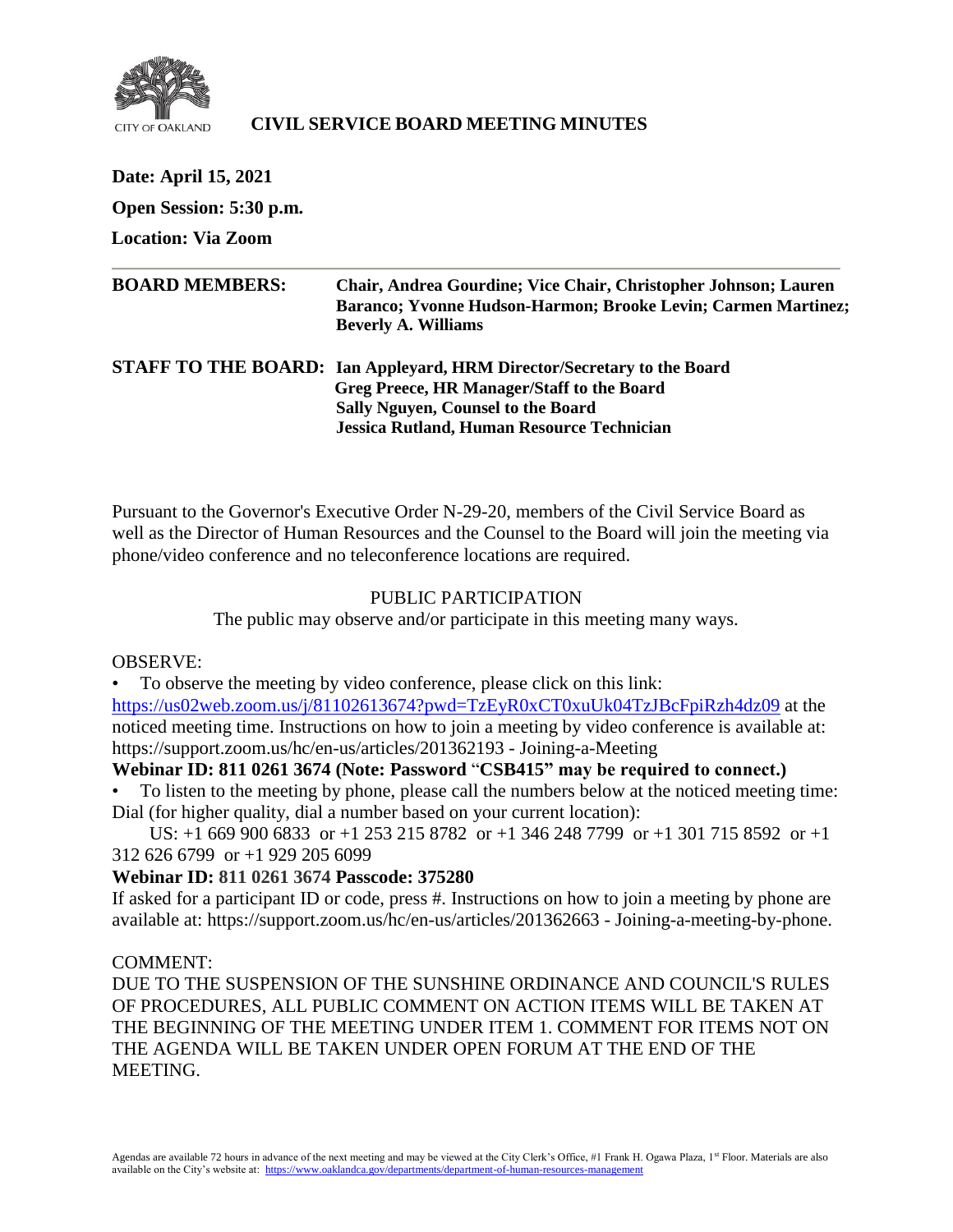There are two ways to make public comment within the time allotted for public comment on an eligible Agenda item.

• To comment by Zoom video conference, click the "Raise Your Hand" button to request to speak when Public Comment is being taken on an eligible agenda item at the beginning of the meeting. You will then be unmuted, during your turn, and allowed to participate in public comment. After the allotted time, you will then be re-muted. Instructions on how to "Raise Your Hand" is available at: https://support.zoom.us/hc/en-us/articles/205566129 - Raise-Hand-In-Webinar.

• To comment by phone, please call on one of the above listed phone numbers. You will be prompted to "Raise Your Hand" by pressing "\*9" to request to speak when Public Comment is being taken on an eligible agenda Item at the beginning of the meeting. You will then be unmuted, during your turn, and allowed to make public comments. After the allotted time, you will then be re-muted. Instructions of how to raise your hand by phone are available at: https://support.zoom.us/hc/en-us/articles/201362663 - Joining-a-meeting-by-phone.

If you have any questions, please email Greg Preece, Human Resources Manager at GPreece@oaklandca.gov. – Human Resources Management Department.

# **OPEN SESSION AGENDA**

# **ROLL CALL**

## **1) PUBLIC COMMENT:**

# **COMMENT ON ALL ACTION ITEMS WILL BE TAKEN AT THIS TIME. COMMENTS FOR ITEMS NOT ON THE AGENDA WILL BE TAKEN DURING OPEN FORUM.**

**2) APPROVAL OF THE APRIL 15, 2021 CIVIL SERVICE BOARD MEETING AGENDA**

ACTION

**45044 A motion was made by Vice-Chair Johnson and seconded by Member Hudson-Harmon to approve the April 15, 2021 Civil Service Board Agenda. The motion passed.** 

**Votes:** Board Member Ayes: 7 – Gourdine, Johnson, Baranco, Hudson-Harmon, Levin, Martinez, Williams.

> Board Member Noes: None Board Member Abstentions: None Board Members Absent: None

# **3) UPDATES, SECRETARY TO THE BOARD INFORMATION**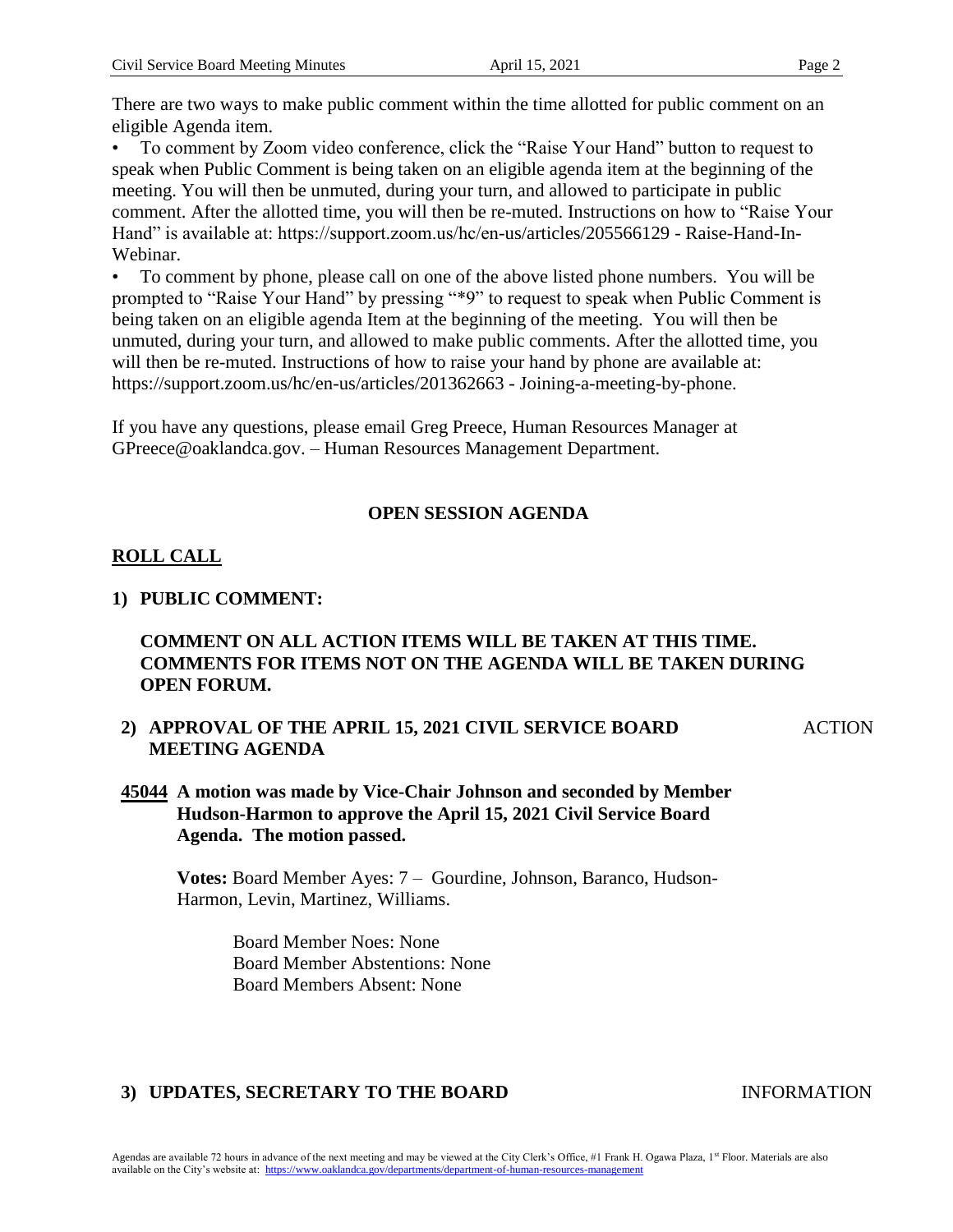## **4) CONSENT CALENDAR:**

- a) Approval of Provisional Appointments (0)
	- There are no Provisionals this month.
- b) Approval of Employee Requests for Leave of Absence (1)
	- Oakland Public Library (1)
- c) Approval of Revised Classification Specifications (1)
	- Tree Worker (formerly titled Tree Worker Driver)

## **45045 A motion was made by Vice-Chair Johnson and seconded by Member Williams to approve the Consent Calendar. The motion passed.**

**Votes:** Board Member Ayes: 7 – Gourdine, Johnson, Baranco, Hudson-Harmon, Levin, Martinez, Williams.

> Board Member Noes: None Board Member Abstentions: None Board Members Absent: None

## **5) OLD BUSINESS:**

a) Approval of March 18, 2021 Civil Service Board Meeting Minutes ACTION

## **45046 A motion was made by Member Williams and seconded by Member Martinez to approve the March 18, 2021 Civil Service Board Meeting Minutes. The motion passed.**

**Votes:** Board Member Ayes: 7 – Gourdine, Johnson, Baranco, Hudson-Harmon, Levin, Martinez, Williams.

> Board Member Noes: None Board Member Abstentions: None Board Members Absent: None

- b) Determination of Schedule of Outstanding Board Items INFORMATION
- c) City Council Zero Tolerance Policy Legislation INFORMATION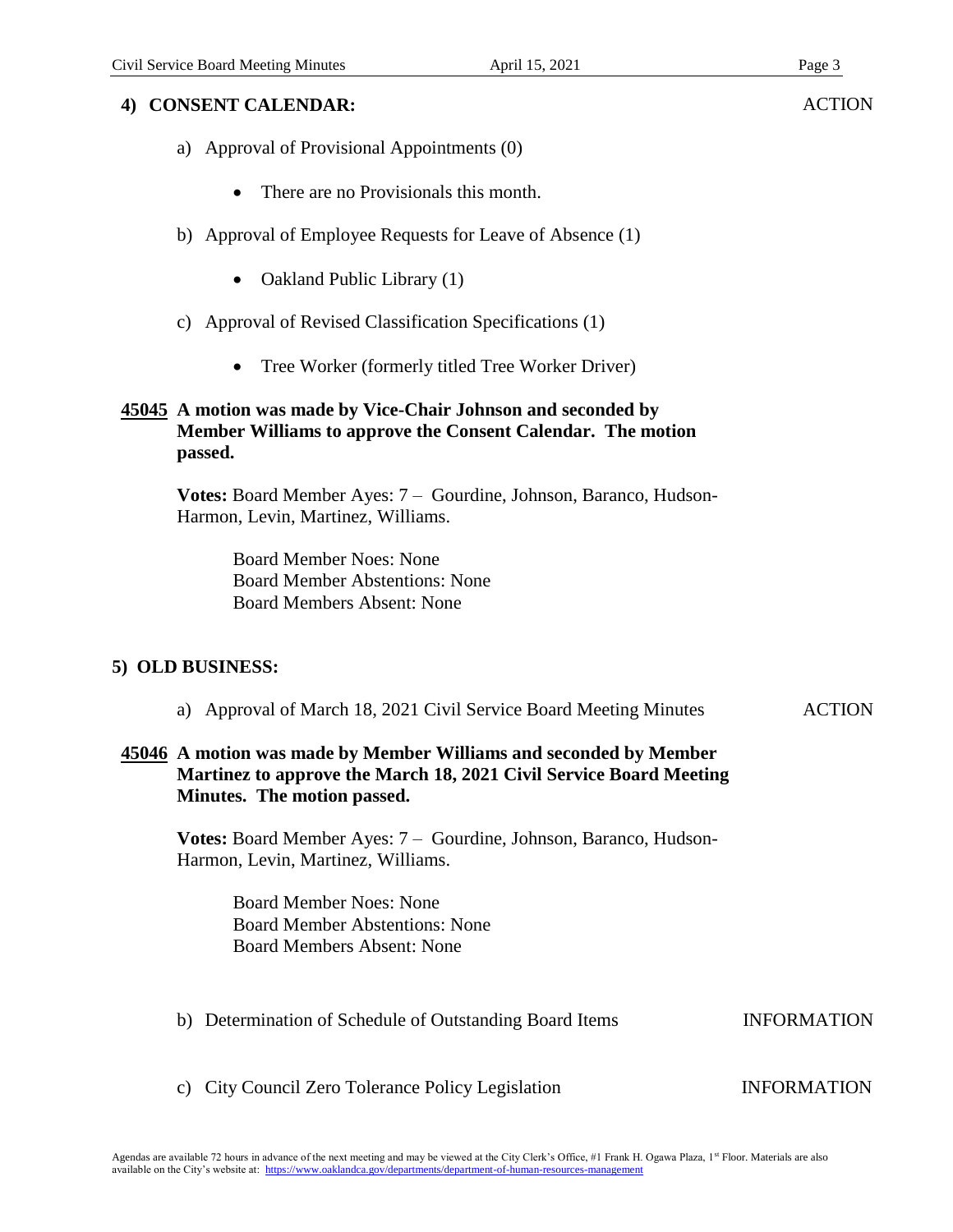|                                                                                                                                                                             | d) Informational Report on the Status of Temporary Assignments for<br>Temporary Contract Service Employees (TCSEs) and Exempt<br>Limited Duration Employees (ELDEs) Including a Report of the<br>Names, Hire Dates, and Departments of all ELDE's and TCSEs in<br>Accordance with the Memorandum of Understanding Between the<br>City and Local 21 | <b>INFORMATION</b> |  |
|-----------------------------------------------------------------------------------------------------------------------------------------------------------------------------|----------------------------------------------------------------------------------------------------------------------------------------------------------------------------------------------------------------------------------------------------------------------------------------------------------------------------------------------------|--------------------|--|
|                                                                                                                                                                             | e) Update on Common Class Study                                                                                                                                                                                                                                                                                                                    | <b>INFORMATION</b> |  |
| f)                                                                                                                                                                          | Approval of New Classification Specification for Manager, Capital<br>Contracts (formerly Manager, Contract & Employment Services)                                                                                                                                                                                                                  | <b>ACTION</b>      |  |
| 45047 A motion was made by Member Levin and seconded by Vice-Chair Johnson to<br>approve the Manager, Capital Contracts Classification Specification. The motion<br>passed. |                                                                                                                                                                                                                                                                                                                                                    |                    |  |
|                                                                                                                                                                             | Votes: Board Member Ayes: 7 - Gourdine, Johnson, Baranco, Hudson-Harmon, Levin,<br>Martinez, Williams.                                                                                                                                                                                                                                             |                    |  |
|                                                                                                                                                                             | <b>Board Member Noes: None</b><br><b>Board Member Abstentions: None</b><br><b>Board Members Absent: None</b>                                                                                                                                                                                                                                       |                    |  |
|                                                                                                                                                                             | 6) NEW BUSINESS:                                                                                                                                                                                                                                                                                                                                   |                    |  |
|                                                                                                                                                                             | a) Update regarding Measure Q Hiring Efforts                                                                                                                                                                                                                                                                                                       | <b>INFORMATION</b> |  |
|                                                                                                                                                                             | b) Approval of New Classification Specification for Street and Sidewalk<br><b>Construction and Maintenance Planner</b>                                                                                                                                                                                                                             | <b>ACTION</b>      |  |
|                                                                                                                                                                             | 45048 A motion was made by Member Hudson-Harmon and seconded by<br>Member Williams to approve the Street and Sidewalk Construction<br>and Maintenance Planner Classification Specification. The motion<br>passed.                                                                                                                                  |                    |  |
|                                                                                                                                                                             | Votes: Board Member Ayes: 7 – Gourdine, Johnson, Baranco, Hudson-<br>Harmon, Levin, Martinez, Williams.                                                                                                                                                                                                                                            |                    |  |
|                                                                                                                                                                             | <b>Board Member Noes: None</b><br><b>Board Member Abstentions: None</b><br><b>Board Members Absent: None</b>                                                                                                                                                                                                                                       |                    |  |
| C)                                                                                                                                                                          | Quarterly Update per Section 3.04 (f) of the Personnel Manual of the<br>Civil Service Board ("Civil Service Rules") Providing Status of all<br><b>Classification Specifications Revisions Currently Under Review</b>                                                                                                                               | <b>INFORMATION</b> |  |
|                                                                                                                                                                             | d) 3.04 (e) Appeal to the Board of Classification Study Results for<br>Benefits Representative (HRM-2021-AP01, L. Lavatai)                                                                                                                                                                                                                         | <b>ACTION</b>      |  |